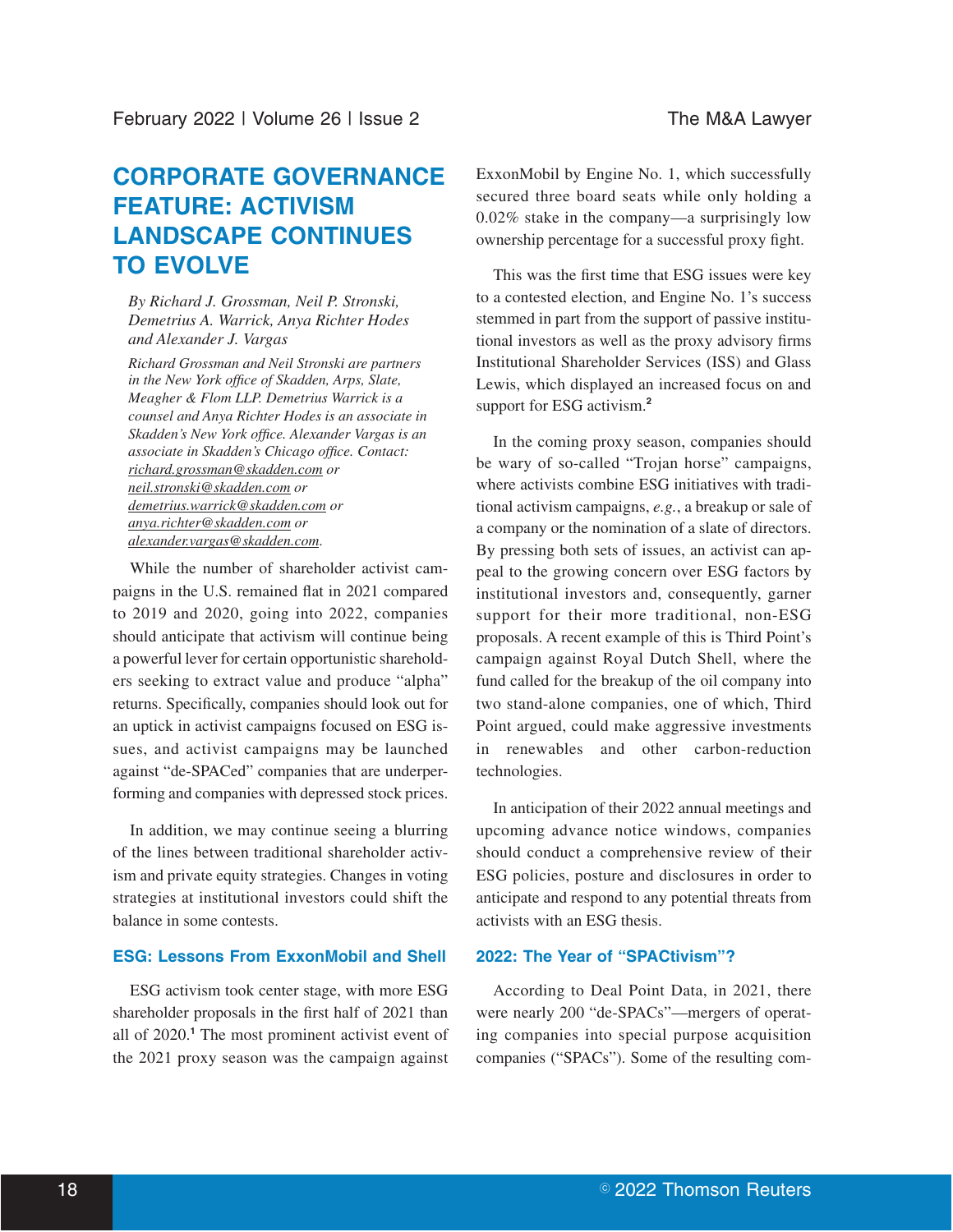panies will likely begin seeing a dramatic change in their ownership structures due to expiring lockups for sponsors (typically 12 months) and insiders selling off a portion or all of their shares, some of which may be acquired by activists. With the number of de-SPACed companies in the market, at least some will inevitably underperform, creating an opportunity for activists to put forth a value-creation thesis, whether it be a change in management, sale or breakup of the company, or some other idea.

"SPACtivism" is not limited to de-SPACs. According to SpacResearch, nearly 580 SPACs are currently seeking targets and a combined \$155 billion must be deployed over the next two years. In addition, according to Goldman Sachs, as of September 2021 over 90% of active SPACs were trading below their IPO price. With the deadlines for these SPACs to seek business combinations looming and the Securities and Exchange Commission imposing stricter regulations, SPACs' stock prices may further decline. That could create an opening for activist investors to buy SPAC shares below their IPO price and exercise redemption rights, forcing a return of the IPO proceeds held in trust at the original IPO price.**<sup>3</sup>**

## **M&A-Related Activism Turns Hostile**

According to Lazard's "Quarterly Review of Shareholder Activism,"**<sup>4</sup>** 45% of all activist campaigns in the first three quarters of 2021 had an M&A-related thesis, with activists pushing for a sale or breakup of a company, or the scuttling or sweetening of announced deals.

Activists continue to blur the lines of traditional M&A-related campaigns, pivoting from opposing potential acquisitions and proxy contests to oust board members to launching full-blown hostile takeovers. One example is Carl Icahn's campaign against Southwest Gas' proposed acquisition of

Questar Pipeline. That evolved into a contentious proxy contest to replace Southwest's entire board coupled with a tender offer for all shares of the company.

In addition, 2021 saw the final chapter of the CoreLogic situation, which ended in a sale of the real estate data company to Stone Point Capital and Insight Partners. It began in 2020 when Senator Investment Group teamed up with Cannae Holdings, a strategic buyer, on an unsolicited proposal to acquire CoreLogic. After their proposal was rejected, they persuaded shareholders to elect three new directors to the CoreLogic board.

Throughout 2022, companies can expect more activists to pursue private equity-like strategies. When an activist shareholder threatens to launch an M&A-related campaign, companies should establish a clear strategy for responding if the activist aims to buy the company.

## **Universal Proxy Cards May Facilitate Shareholder Activism**

On November 17, 2021, the SEC voted to adopt new rules requiring companies (other than registered investment companies) to include all nominees (*i.e*., both company and dissident nominees) on a universal proxy card for contested director elections, effective for all relevant shareholder meetings held after August 31, 2022.**<sup>5</sup>**

Traditionally, during a contested election, shareholders who were not voting in person had to choose between the company's and the challenger's proxy cards, with their competing slates of directors. The SEC's new "a la carte" rule may make it easier for dissident shareholders to obtain board representation by allowing shareholders to select nominees from both slates on the same proxy card.

It remains to be seen whether the universal proxy